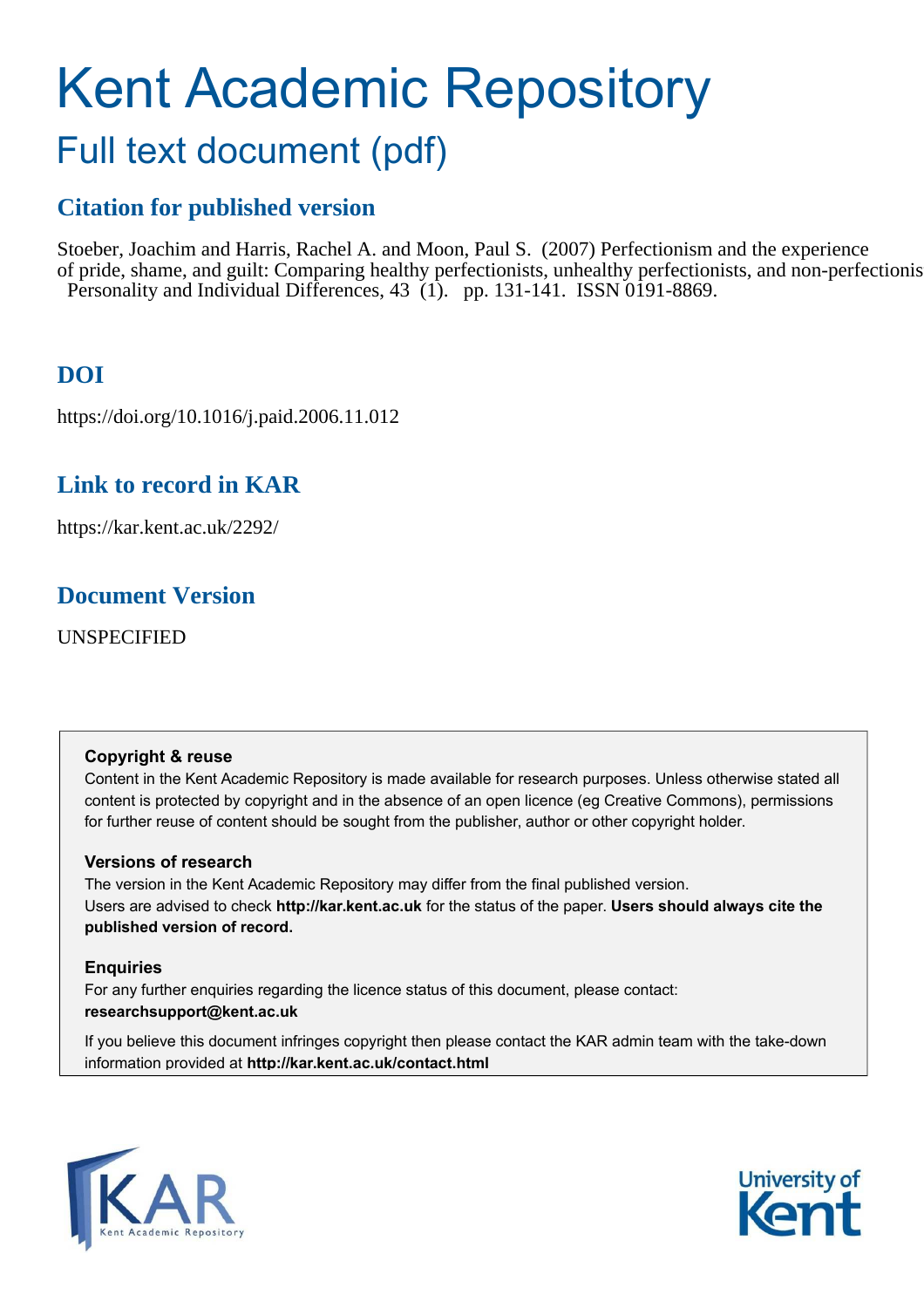Stoeber, J., Harris, R. A., & Moon, P. S. (2007). Perfectionism and the experience of pride, shame, and guilt: Comparing healthy perfectionists, unhealthy perfectionists, and nonperfectionists. *Personality and Individual Differences, 43*(1), 131-141.

> Perfectionism and the Experience of Pride, Shame, and Guilt: Comparing Healthy Perfectionists, Unhealthy Perfectionists, and Nonperfectionists

Joachim Stoeber, Rachel A. Harris, & Paul S. Moon

Department of Psychology University of Kent

#### **Abstract**

According to traditional views, perfectionists are prone to experience shame and guilt and unable to experience pride. Hamachek (1978), however, suggested that this applies only to neurotic perfectionists, whereas normal perfectionists are able to experience pride and not prone to experience shame and guilt. Following Hamachek's differentiation, the present study investigated 121 undergraduates and compared healthy perfectionists (high perfectionistic strivings, low perfectionistic concerns), unhealthy perfectionists (high perfectionistic strivings, high perfectionistic concerns) and nonperfectionists (low perfectionistic strivings) regarding proneness to shame, guilt, and pride and state shame, guilt, and pride following success and failure. As expected, healthy perfectionists reported more state pride and less state shame and guilt than unhealthy perfectionists and nonperfectionists. Moreover, healthy perfectionists indicated lower proneness to shame than unhealthy perfectionists and nonperfectionists. However, both healthy and unhealthy perfectionists indicated higher proneness to pride and higher proneness to guilt than nonperfectionists. Supporting views of perfectionism that differentiate between positive and negative forms of the construct, the present findings show that individuals, who strive for perfection, but are unconcerned about imperfections, may well experience pride and be prone to feel guilt, but not shame.

*Keywords:* perfectionism; self-conscious affect; pride; shame; guilt; success; failure; gender

#### **Author Note**

We would like to thank Kathleen Otto and two anonymous reviewers for helpful comments and suggestions on earlier versions of this article. Correspondence concerning this article should be addressed to Joachim Stoeber, Department of Psychology, University of Kent, Canterbury, Kent CT2 7NP, United Kingdom; phone: +44-1227-824196; fax: +44-1227- 827030; e-mail: J.Stoeber@kent.ac.uk.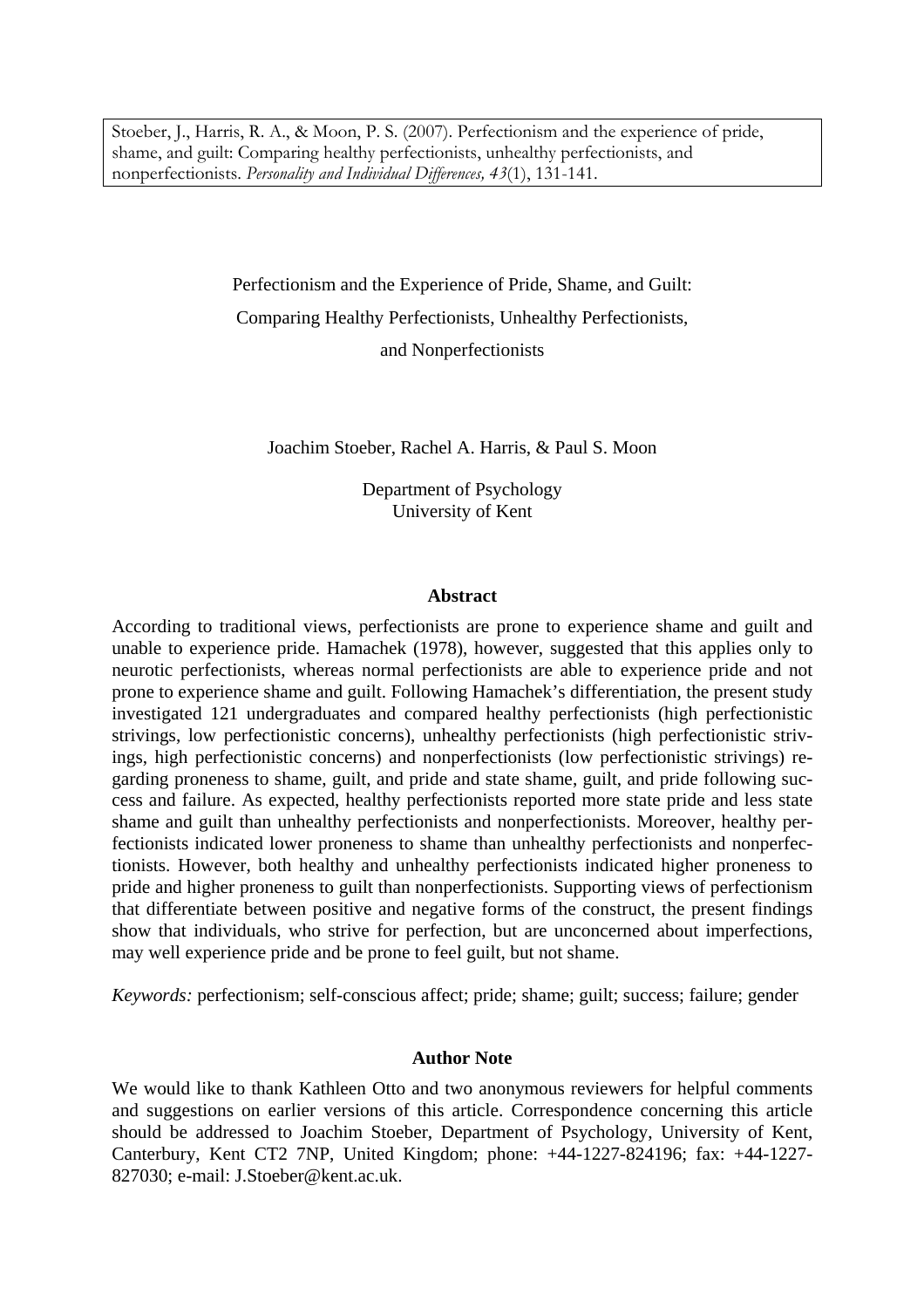#### **Introduction**

Individuals with high levels of perfectionism are characterized by striving for flawlessness and setting of excessively high standards for performance accompanied by tendencies for overly critical evaluations of their behavior (Flett & Hewitt, 2002; Frost, Marten, Lahart, & Rosenblate, 1990). Moreover, perfectionists often measure their self-worth in terms of unachievable goals of accomplishment and productivity and have their lives ruled by a self-imposed "tyranny of the should" (Horney, 1950, p. 65): No matter how much they have accomplished, they always feel that they could have done—and should have done—better, and thus respond with shame and guilt regarding their alleged underachievements (Sorotzkin, 1985). However, as Hamachek (1978) pointed out, it is important to differentiate between "neurotic perfectionists" (or unhealthy perfectionists) who experience elevated levels of guilt and shame when regarding their accomplishments and "normal perfectionists" (or healthy perfectionists) who enjoy their strivings and feel pride in their accomplishments. Still, empirical studies on perfectionism and the experience of pride, shame, and guilt are few, particularly regarding pride. Moreover, no study so far has investigated differences in pride, shame, and guilt between healthy perfectionists and unhealthy perfectionists in comparison to nonperfectionists. Therefore, the aim of the present study was to provide such an investigation by examining how these three groups differ in the experience of pride, shame, and guilt in reactions both to hypothetical scenarios and to actual success and failure.

Pride, shame, and guilt are termed self-conscious emotions because they are emotions that fundamentally involve an evaluation of the self (Tangney, 2002; Tangney & Dearing, 2002). Shame involves a painful negative scrutiny of the entire self and feelings of worthlessness, powerlessness, and incompetence. In comparison, guilt involves a negative evaluation of some specific behavior (or failure to act). Moreover, guilt often involves feeling regret and remorse and may motivate people toward reparation. Thus, guilt may comprise functional aspects and can have desirable consequences. Still, both shame and guilt are painful emotions associated with negative self-evaluation. In contrast, pride is a positive emotion associated with feelings of accomplishment and satisfaction, with some researchers distinguishing between pride in self (alpha pride) and pride in behavior (beta pride) (e.g., Tangney, 2002). Moreover, pride is associated with the positive self-evaluation that one is a socially valued person which contributes to self-esteem and subjective well-being. Thus, if perfectionists were unable to experience pride while being prone to experience shame and guilt, perfectionism would indeed be a depressing personality trait.

However, cumulative evidence indicates that two dimensions of perfectionism should be differentiated (Hamachek, 1978; Stumpf & Parker, 2000; Suddarth & Slaney, 2001; Terry-Short, Owens, Slade & Dewey, 1995). The first dimension has been described as normal, healthy, adaptive, or positive perfectionism and captures those facets of perfectionism that relate to perfectionistic strivings such as having high personal standards, setting exacting standards for one's performance, and striving for excellence. This dimension has shown positive correlations with indicators of good adjustment, for example, positive affect. The second dimension has been described as neurotic, unhealthy, maladaptive, or negative perfectionism and captures those facets of perfectionism that relate to perfectionistic concerns such as concern over mistakes, doubts about actions, fear of disapproval by others, and discrepancy between expectations and results. This dimension has shown positive correlations with indicators of maladjustment, for example, negative affect (see Stoeber & Otto, 2006, for a comprehensive review). Consequently, one would expect that the two dimensions also show different relationships with pride, shame, and guilt such that perfectionistic concerns show positive correlations with shame and guilt whereas perfectionistic strivings show positive correlations with pride.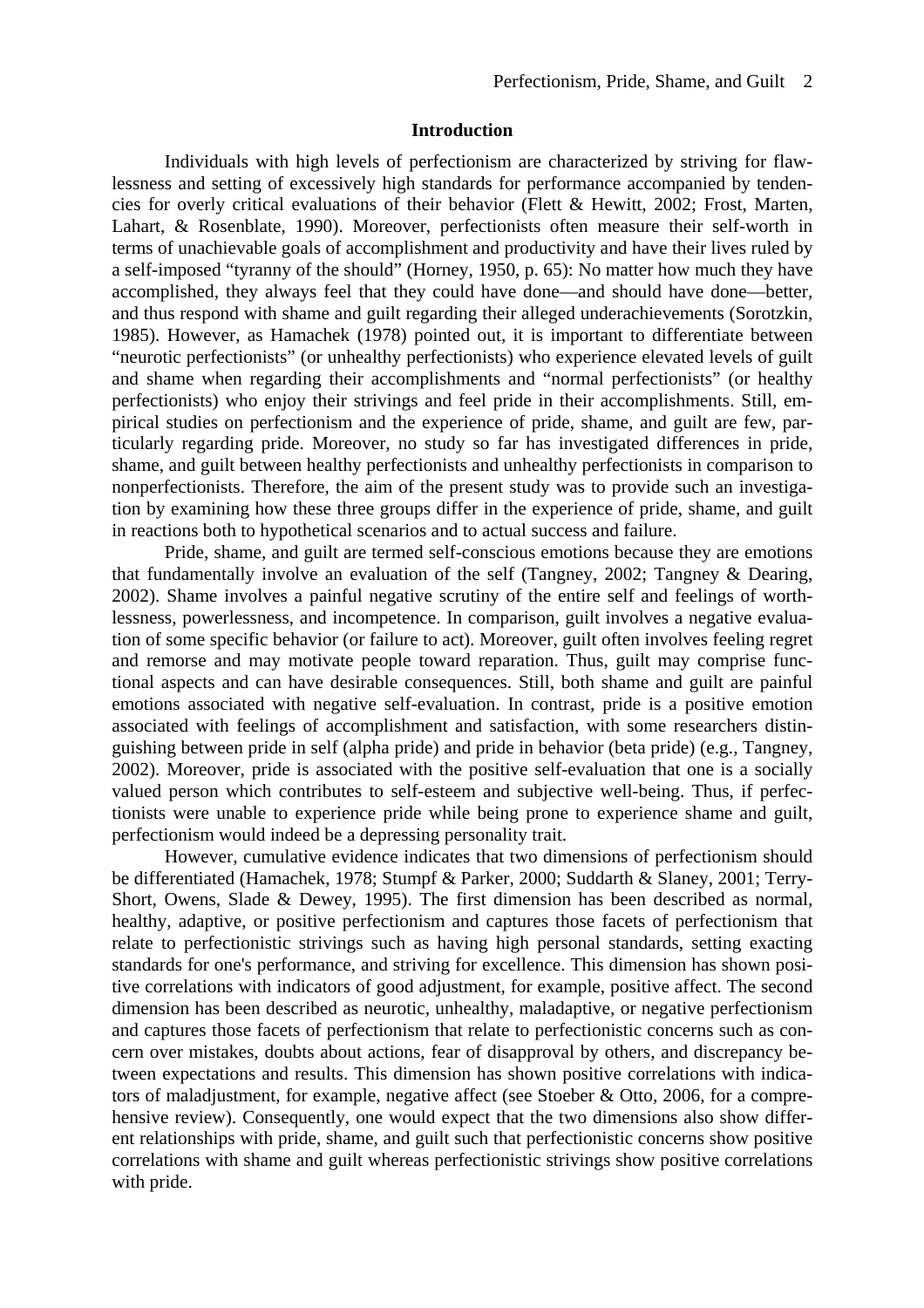So far, empirical support for this expectation is sketchy. Most studies of perfectionism and self-conscious emotions have used the Multidimensional Perfectionism Scale (MPS; Hewitt & Flett, 1991) to assess perfectionism, differentiating between two facets of perfectionism: self-oriented perfectionism and socially prescribed perfectionism.<sup>1</sup> Self-oriented perfectionism involves self-imposed perfectionistic standards, and self-criticism when these standards are not met. Socially prescribed perfectionism involves beliefs that others exert pressure on oneself to be perfect, and expectations that others will be disappointed when these standards are not met. Four studies have investigated how self-oriented and socially prescribed perfectionism relate to shame and guilt (Hewitt & Flett, 1991; Klibert, Langhinrichsen-Rohling, & Saito, 2005; Lutwak & Ferrari, 1996; Tangney, 2002) and one how they relate to pride (Tangney, 2002). Regarding shame and guilt, socially prescribed perfectionism showed positive correlations with proneness to shame and guilt (Lutwak & Ferrari, 1996; Tangney, 2002) and feelings of shame and guilt (Klibert et al., 2005). Self-oriented perfectionism also showed positive correlations with proneness to shame and guilt, but these were smaller and less consistent across studies than those of socially prescribed perfectionism (Hewitt & Flett, 1991; Lutwak & Ferrari, 1996; Tangney, 2002). Regarding pride, neither self-oriented nor socially prescribed perfectionism showed any significant correlations with proneness to pride (Tangney, 2002).

Because socially prescribed perfectionism is a core facet of the negative dimension of perfectionism (Stoeber  $\&$  Otto, 2006), the findings suggest that the experience of shame is mainly associated with negative aspects of perfectionism (see also Ashby, Rice & Martin, 2006). Self-oriented perfectionism, however, while closely associated with the positive dimension of perfectionism, contains elements of self-criticism and therefore comprises both adaptive and maladaptive aspects (Enns & Cox, 2002). Thus, it may not be a good measure of the positive dimension of perfectionism, which could explain why it was related to shame and guilt, and unrelated to pride. Consequently, measures that differentiate more clearly between positive and negative forms of perfectionism may provide different results. This was demonstrated by a recent study (Fedewa, Burns, & Gomez, (2005) which employed the Positive and Negative Perfectionism Scale (Terry-Short et al., 1995) to investigate how positive and negative perfectionism relate to state pride, shame, and guilt (Marschall, Saftner, & Tangney, 1994) and proneness to shame and guilt as measured with hypothetical problem scenarios (Tangney, Dearing, Wagner, & Gramzow, 2000). Results showed clear differences between positive and negative perfectionism. As regards pride, negative perfectionism showed a negative correlation with state pride, whereas positive perfectionism showed a positive correlation. As regards shame, negative perfectionism showed positive correlations with proneness to shame and state shame, whereas positive perfectionism showed a negative correlation with state shame. As regards guilt, negative perfectionism showed positive correlations with proneness to guilt and state guilt. Unexpectedly, positive perfectionism also showed a positive correlation with proneness to guilt.

Fedewa et al.'s (2005) study is the first to provide comprehensive and compelling evidence that there are perfectionists, who may experience pride and who do not show a greater tendency to experience shame, but in fact have a reduced proneness to shame compared to nonperfectionists. Still, some open questions remain. First, the study investigated only state pride, but not proneness to pride. As the only study investigating perfectionism and proneness to pride (Tangney, 2002) failed to find any relationship between the two, the perfectionism-pride relationship clearly merits further investigations. Second, the finding that positive

 $\overline{a}$ 

<sup>&</sup>lt;sup>1</sup>The third facet, other-oriented perfectionism, is disregarded in the present context as it describes having high standards for others and thus is unrelated to self-evaluation and self-conscious emotions.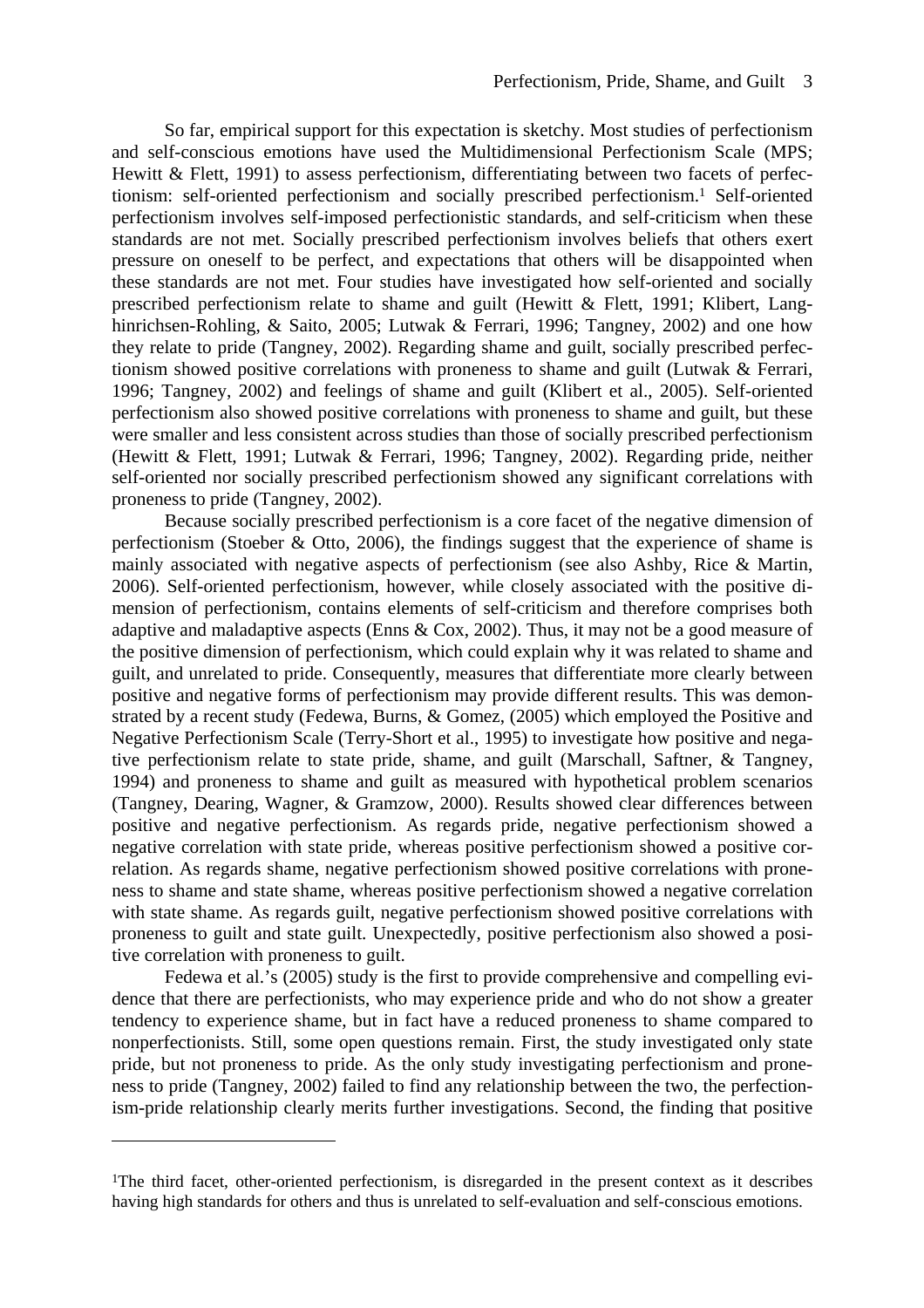perfectionism showed a positive correlation with proneness to guilt was unexpected and needs to be further examined, especially as previous studies found only small and inconsistent relationships between self-oriented perfectionism and guilt (Hewitt & Flett, 1991; Ludwak & Ferrari, 1996; Tangney, 2002). Finally, no study hitherto has compared different kinds of perfectionists. As Hamachek (1978) suggested, only neurotic perfectionists are prone to shame and guilt and are unable to experience pride whereas normal perfectionists may well experience pride. As this hypothesis is yet untested, an investigation of how normal and neurotic perfectionists differ in the experience of pride, shame, and guilt would be an important addition to our understanding of the relationships between perfectionism and self-conscious emotions.

In the research literature on positive and negative forms of perfectionism, three groups of perfectionists are usually differentiated (Stoeber & Otto, 2006): healthy perfectionists (also named adaptive perfectionists), unhealthy perfectionists (also named maladaptive perfectionists), and nonperfectionists. Healthy perfectionists display high levels of aspects of perfectionism associated with the positive dimension of perfectionistic strivings (e.g., high personal standards) and low levels of aspects associated with the negative dimension of perfectionistic concerns (e.g., concern over mistakes, discrepancy); thus, they correspond to those perfectionists that Hamachek (1978) called normal perfectionists. In contrast, unhealthy perfectionists display high levels of aspects associated with the positive dimension of perfectionistic strivings and high levels of aspects associated with the negative dimension of perfectionistic concerns; thus, they correspond to those perfectionists that Hamachek called neurotic perfectionists. Finally, nonperfectionists show low levels of perfectionistic strivings and unspecific levels of perfectionistic concerns (see Figure 1).

Cumulative evidence indicates that healthy perfectionists show higher levels on indicators of good adjustment (e.g., positive affect) and lower levels on indicators of maladjustment (e.g., negative affect) compared to unhealthy perfectionists and nonperfectionists (Stoeber & Otto, 2006). Consequently, it can be expected that healthy perfectionists—displaying the characteristics associated with positive perfectionism, but not those associated with negative perfectionism—experience more pride and less shame and guilt than unhealthy perfectionists and nonperfectionists. To investigate this hypothesis, a study comparing healthy perfectionists, unhealthy perfectionists, and nonperfectionists was conducted. Following Fedewa et al. (2005), measures of proneness to pride, shame, and guilt and measures of state pride, shame, and guilt were included. Moreover, an experimental manipulation of performance feedback was added to explore if the three groups of perfectionists showed differences in state pride, shame, and guilt following success and failure.

#### **Method**

#### *Participants*

A sample of  $N = 121$  undergraduate students (46 male, 75 female) was recruited at a large British university. Mean age was 22.8 years  $(SD = 7.13$ ; range = 18-56 years). In exchange for participation, students received extra course credit or entered a raffle for cash prizes and entry tickets to a popular venue.

#### *Measures*

*Perfectionism.* To measure perfectionism, the Revised Almost Perfect Scale (APS-R; Slaney, Rice, Mobley, Trippi, & Ashby, 2001) was employed. The APS-R is a 23-item measure of perfectionism with three subscales—High Standards, Discrepancy, and Order—with High Standards capturing perfectionistic strivings (e.g., "I have a strong need to strive for excellence"), Discrepancy capturing perfectionistic concerns (e.g., "I often worry about not measuring up to my own expectations"), and Order capturing personal organization and neat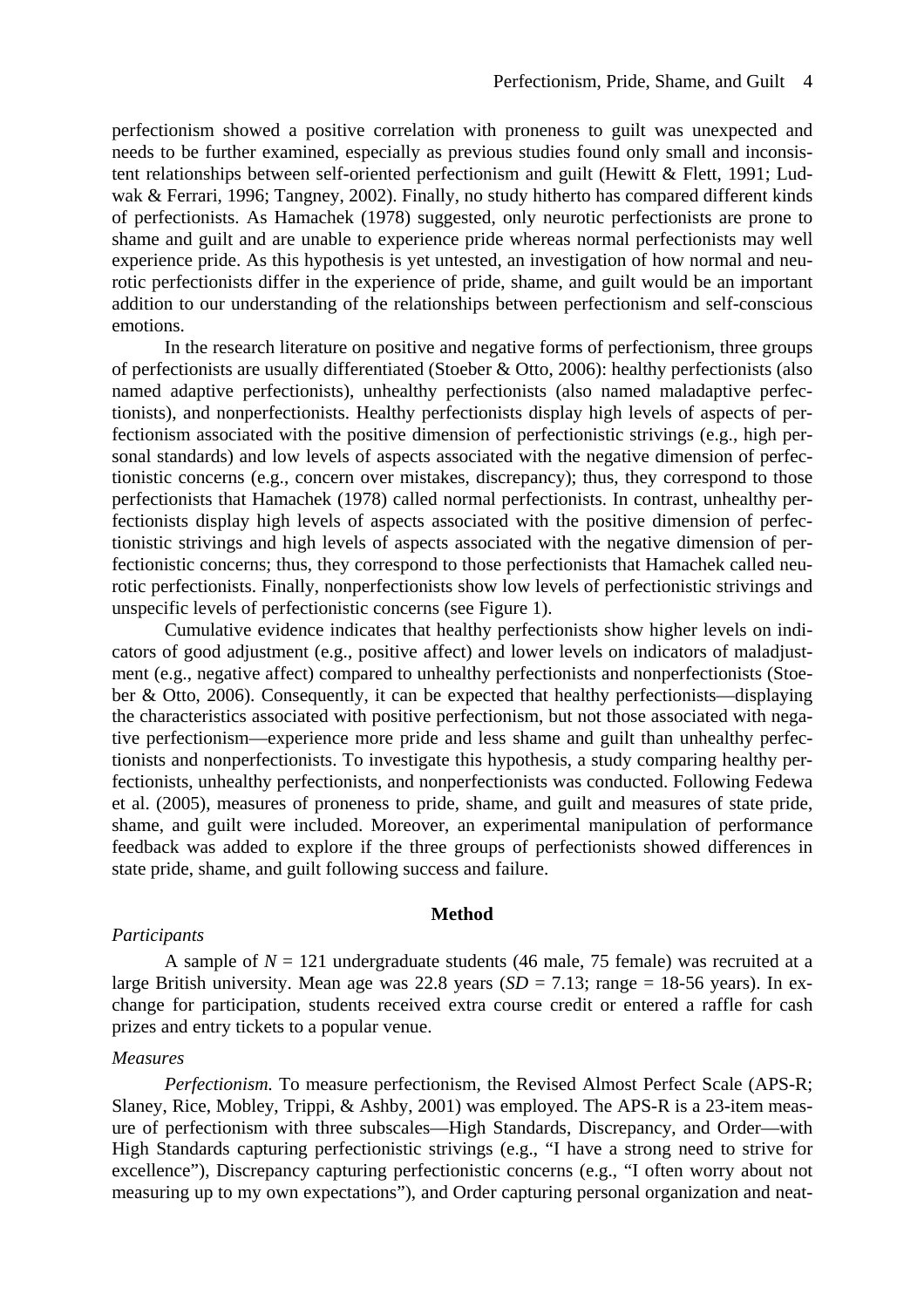ness ("Neatness is important to me"). Participants indicate their agreement with each item on a 7-point scale from "strongly disagree" to "strongly agree." As order and organization have been found to form a separate factor independent of perfectionistic strivings and perfectionistic concerns (e.g., Suddarth & Slaney, 2001) and thus do not represent core facets of perfectionism (Stoeber & Otto, 2006), only High Standards and Discrepancy were used in the present analyses. With Cronbach's  $\alpha$ s of .84 and .93, both measures showed high reliability (internal consistency).

To form the three groups of perfectionists shown in Figure 1, we followed the procedure of Ashby, Kottman, and DeGraaf (1999). First, the sample median of APS-R High Standards scores was calculated  $(Md = 40)$  and the sample divided into perfectionists (High Standards  $\geq$  40) and nonperfectionists (High Standards  $\lt$  40). Then, for the perfectionists, the median of APS-R Discrepancy scores was calculated  $(Md = 44)$  and the group of perfectionists divided into healthy perfectionists (Discrepancy < 44) and unhealthy perfectionists (Discrepancy  $\geq$  44). The resulting three groups showed the following High Standards and Discrepancy scores: healthy perfectionists ( $n = 32$ ) High Standards of  $M = 42.53$  ( $SD = 2.50$ ) and Discrepancy of  $M = 32.78$  (*SD* = 7.26); unhealthy perfectionists ( $n = 33$ ) High Standards of  $M = 43.52$  (*SD* = 2.91) and Discrepancy of  $M = 57.51$  (*SD* = 9.96); and nonperfectionists (*n* = 56) High Standards of *M* = 34.04 (*SD* = 4.36) and Discrepancy of *M* = 44.57 (*SD* = 13.26).

*Pride, shame, and guilt.* To measure proneness to pride, shame, and guilt, the Test of Self-Conscious Affect (TOSCA; Tangney et al., 2000) was employed. The TOSCA comprises sixteen scenarios of which five have positive outcomes (e.g., "You and a group of coworkers worked very hard on a project. Your boss singles you out for a bonus because the project was such a success") and eleven have negative outcomes (e.g., "You make a big mistake on an important project at work. People were depending on you, and your boss criticizes you"). For each scenario, participants are given a set of responses and asked to indicate how likely they would show this response in this situation, responding on a 5-point scale from "not likely" to "very likely." Proneness to pride was measured by aggregating the responses for alpha pride (e.g., "You would feel competent and proud of yourself") and beta pride (e.g., "You feel your hard work has paid off") across the five positive scenarios; proneness to shame was measured by aggregating the responses indicating shame (e.g., "You would feel like you wanted to hide") and proneness to guilt by aggregating the responses indicating guilt ("You would think: I should have recognized the problem and done a better job") across the eleven negative scenarios. With Cronbach's  $\alpha$ s of .76, .80, and .75, all three measures showed satisfactory reliability.

To measure state pride, shame, and guilt, the State Shame and Guilt Scale (SSGS; Marschall et al., 1994) was employed which comprises fifteen items of which five items each measure pride (e.g., "I feel proud"), shame (e.g., "I feel humiliated, disgraced"), and guilt (e.g., "I feel remorse, regret"). Instructions stress that participants indicate how they feel "currently, that is, *right now*," and participants respond on a 5-point scale from "not feeling this way at all" to "feeling this way very strongly." With Cronbach's αs of .85, .87, and .87, all three measures showed high reliability.

#### *Procedure and Experimental Manipulation*

As the study involved deception, ethical approval was obtained from the department's ethics committee. Participants were tested individually. First they completed the APS-R and the TOSCA. Then they received a questionnaire which consisted of one page that showed Pictures 9, 11, and 14 of the Multi-Motive Grid (MMG; Sokolowski, Schmalt, Langens, & Puca, 2000, Figure 1) with each picture followed by the twelve MMG items (ibid., Table 1) in a yes/no answer format. Participants were told that this questionnaire was an established test of emotional and social intelligence. Moreover, they were told that emotional and social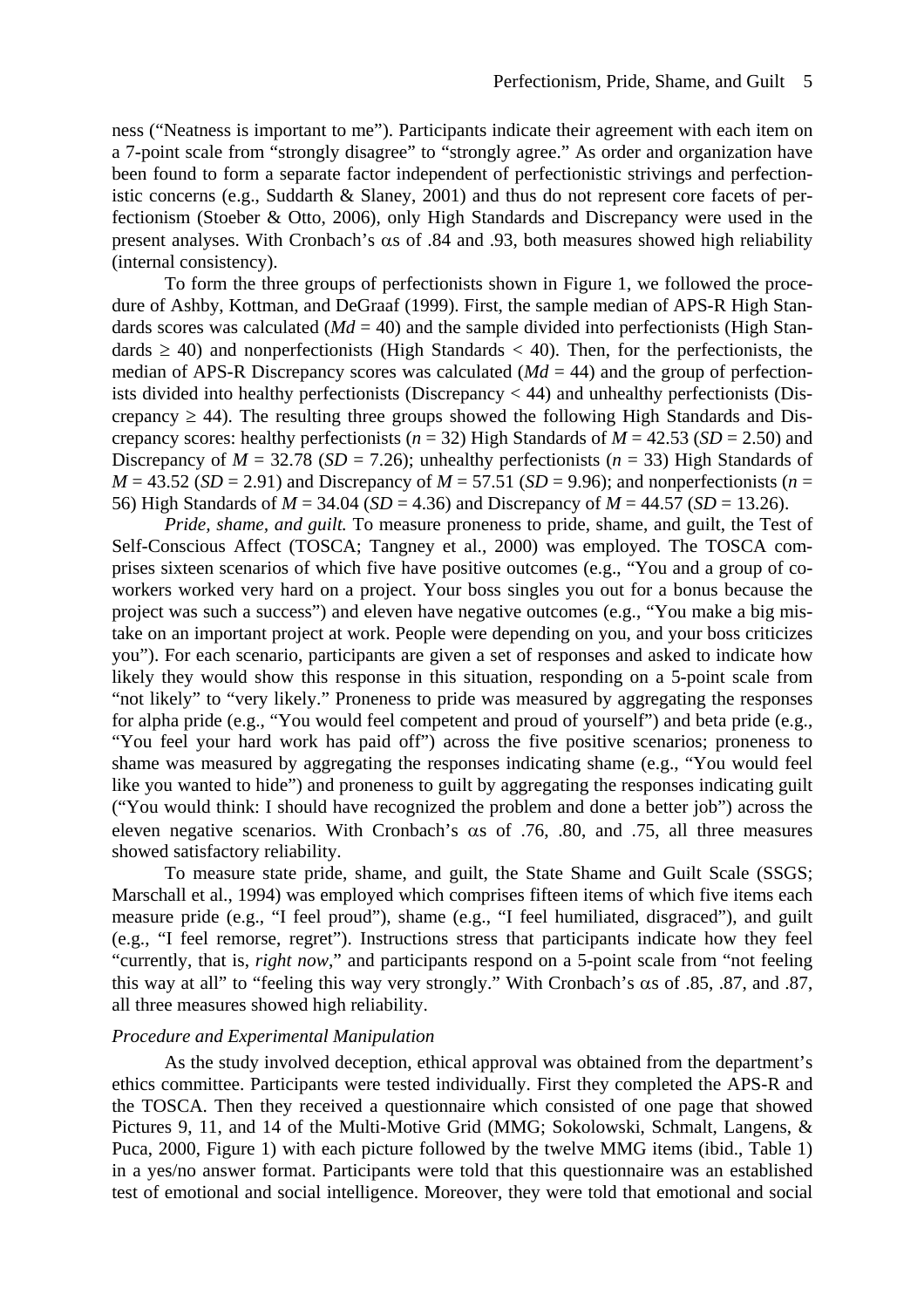intelligence were important predictors of success on the job and in general life, and studies with this questionnaire had shown that individuals high in social and emotional intelligence were able to correctly identify what the people in the pictures were thinking and feeling. Participants were instructed to carefully inspect each picture and then identify if the depicted people's thoughts and feelings corresponded to the statements in the twelve items by ticking either "yes" or "no." After completion, participants returned the questionnaire to the experimenter who pretended to count the number of correct answers against a scoring template, calculate a total score, and compare the total score against a norm table. As to the experimental manipulation, participants were randomly allocated to two feedback conditions: success and failure. Participants in the *success* condition were returned the questionnaire with a total score above 70 (corresponding to a "first" in the university's marking system) and told that they had obtained a great score corresponding to a first and that they had done really well on this test. Participants in the *failure* condition were returned the questionnaire with a total score below 40 (corresponding to a "fail") and told that they had obtained a poor score corresponding to a fail and that they really had not done well at this test. Then, participants completed the SSGS. Finally, participants were fully debriefed and explained that the test was bogus, that they had been randomly assigned to success or failure feedback, and that the feedback they had received did not reflect their true performance.

#### *Preliminary Analyses*

When the three groups of perfectionists were inspected regarding the number of male and female participants, cross-tabulation of perfectionist group and gender yielded a significant  $\chi^2(2)$  value of 6.13,  $p < .05$ . Inspection of the cells showed that female participants were overrepresented among unhealthy perfectionists (7 male, 26 female) and male participants overrepresented among healthy perfectionists (16 male, 16 female) compared to nonperfectionists (23 male, 33 female). Whereas gender did not show any significant correlations with state pride, shame, and guilt  $(-.09 \le r s \le .14, ns)$ , it showed significant correlations with proneness to pride, shame, and guilt with female participants reporting higher proneness to pride (*r* = .19, *p* < .05), shame (*r* = .44, *p* < .001), and guilt (*r* = .43, *p* < .001). Consequently, regression analyses were conducted regressing proneness to pride, shame, and guilt on gender, and the standardized residuals (proneness.gender) were saved so that differences between groups of perfectionists could be analyzed controlling for possible effects of the different gender composition between groups.

#### **Results**

First, one-way ANOVAs with perfectionist group (healthy perfectionists, unhealthy perfectionists, nonperfectionists) as between-participants factor were computed to examine differences between healthy perfectionists, unhealthy perfectionists, and nonperfectionists in proneness to pride, shame, and guilt (see Table 1). Focusing on the analyses that controlled for gender effects, proneness to shame displayed results in line with our expectations as healthy perfectionists indicated lower proneness to shame than both unhealthy perfectionists and nonperfectionists. Regarding pride and guilt, healthy and unhealthy perfectionists did not differ. However, the two groups of perfectionists differed from nonperfectionists as they indicated not only higher proneness to guilt, but also higher proneness to pride than nonperfectionists when gender effects were taken into account.

Next,  $3 \times 2$  ANOVAs with perfectionist group and feedback (success, failure) as between-participants factors were computed to examine differences between healthy perfectionists, unhealthy perfectionists, and nonperfectionists in state pride, shame, and guilt following success and failure. Both perfectionist group and feedback had significant main effects on all three emotions. In line with expectations, healthy perfectionists felt more pride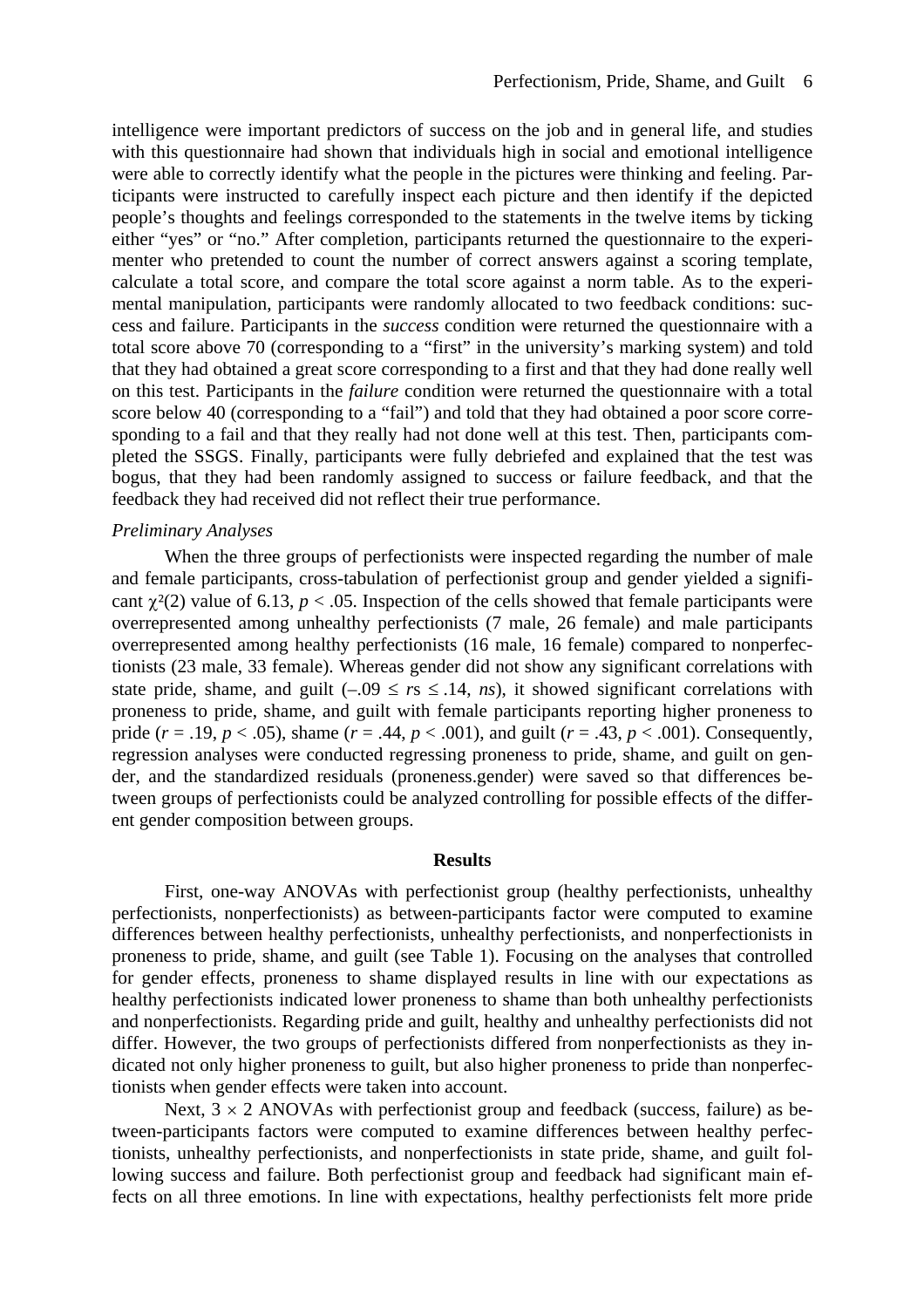and less shame and guilt than unhealthy perfectionists; moreover, they also felt more pride and less shame and guilt than nonperfectionists (see Table 1). Regarding feedback, success versus failure on the alleged test of social and emotional intelligence affected participants' state pride  $(F[1, 115] = 13.88, p < .001)$ , state shame  $(F[1, 115] = 8.73, p < .01)$ , and state guilt  $(F[1, 115] = 13.22, p < .001)$ : Participants, who were told they had performed well in the test, felt significantly more pride ( $M = 17.85$ ,  $SD = 3.27$ ) than participants, who were told they had performed poorly ( $M = 15.10$ ,  $SD = 4.08$ ); and participants, who were told that they had performed poorly, felt significantly more shame ( $M = 8.95$ ,  $SD = 4.11$ ) and guilt ( $M =$ 10.11,  $SD = 4.47$ ) than participants, who were told that they had performed well ( $M = 6.81$ ,  $SD = 3.18$ ;  $M = 7.34$ ,  $SD = 3.76$ , respectively), showing that the experimental manipulation was successful.<sup>2</sup> However, none of the interaction effects of group and feedback was significant, all  $Fs(2, 115) < 1$ , *ns*, indicating that—regardless of success or failure—healthy perfectionists experienced more pride and less shame and guilt than unhealthy perfectionists and nonperfectionists.

#### **Discussion**

Corroborating Hamachek's (1978) assertion that one needs to distinguish between different kinds of perfectionists, the present study found that healthy perfectionists (defined as individuals high in perfectionistic strivings and low in perfectionistic concerns) experienced more pride and less shame and guilt than unhealthy perfectionists (defined as individuals high in both perfectionistic strivings and perfectionistic concerns). Moreover, healthy perfectionists also experienced more pride and less shame and guilt than nonperfectionists (defined as individuals with low perfectionistic strivings), which is in line with previous findings that healthy perfectionists often show higher levels on indicators of good adjustment than both unhealthy perfectionists and nonperfectionists (Stoeber & Otto, 2006). Regarding proneness to pride, shame, and guilt as indicated in responses to hypothetical scenarios, however, the findings were more complex. As expected, healthy perfectionists indicated lower proneness to shame than unhealthy perfectionists and nonperfectionists. Unexpectedly, they did not differ from unhealthy perfectionists in proneness to pride and proneness to guilt. Instead, both healthy and unhealthy perfectionists indicated higher proneness to pride and higher proneness to guilt compared to nonperfectionists.

While the findings that healthy perfectionists indicated lower proneness to shame and experienced more pride and less shame and guilt than unhealthy perfectionists and nonperfectionists are in line with Stoeber and Otto's (2006) summary review of findings on differences between healthy perfectionists and unhealthy perfectionists, the findings on proneness to pride and proneness to guilt are not. As regards proneness to guilt, however, note that the present findings are in line with Fedewa et al.'s (2005) study which found that positive perfectionism and negative perfectionism showed positive correlations with proneness to guilt. Consequently, it appears that both forms of perfectionism are related to proneness to guilt and that all perfectionists, whether healthy or unhealthy, would imagine feeling more guilt when important things go seriously wrong as is the case in the negative scenarios of the TOSCA (Tangney et al., 2002). In contrast, when everything goes alright as in the positive scenarios of the TOSCA, it appears that both healthy and unhealthy perfectionists would imagine feeling more pride than nonperfectionists. The reason for this may be that, in the positive TOSCA scenarios, there is no discrepancy between expectations and results, and no mistakes were made so that there is nothing to be concerned about. Consequently, even the

 $\overline{a}$ 

<sup>2</sup>A table with mean differences in success and failure conditions for each state and group is available upon request.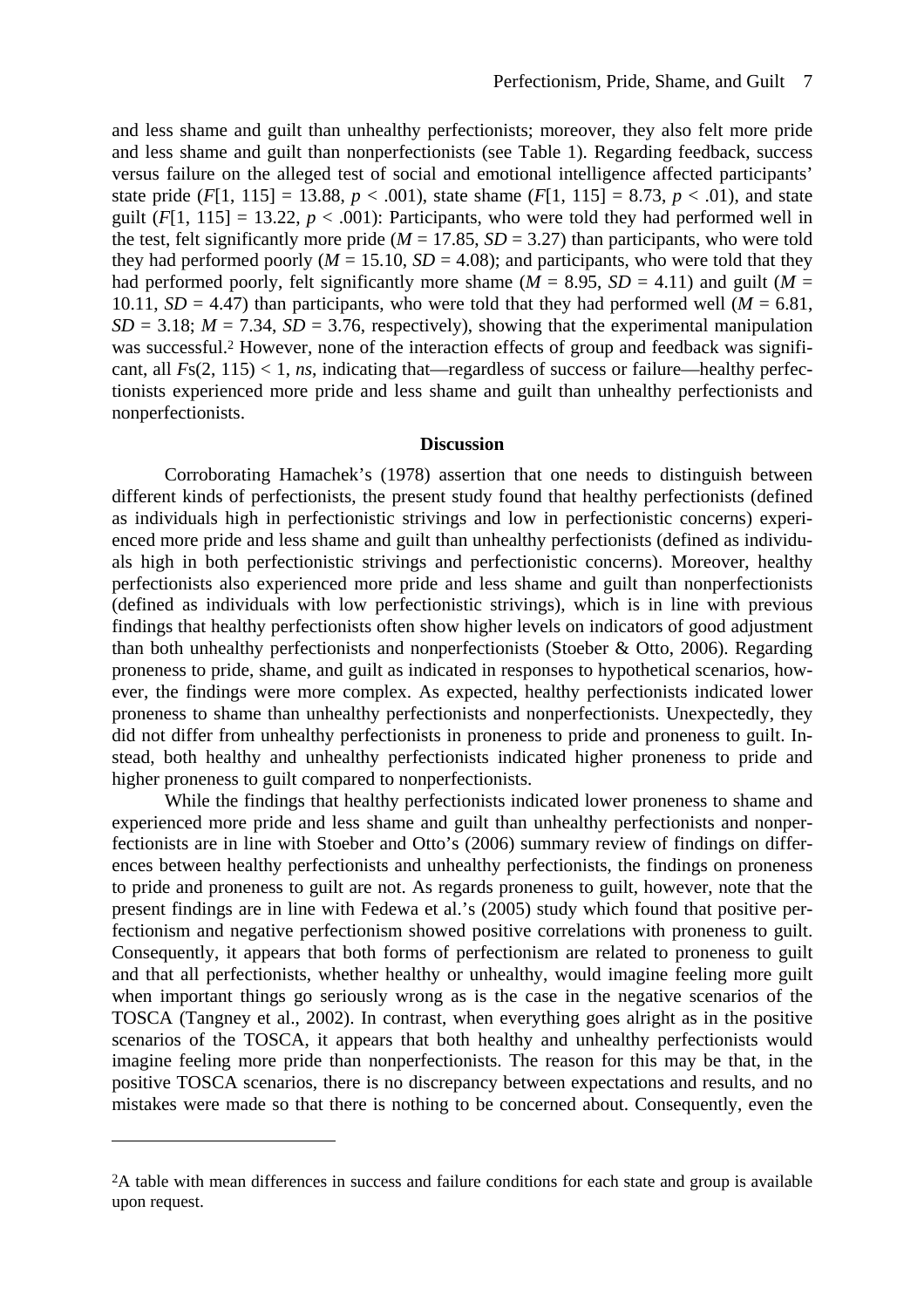unhealthy perfectionists, who are usually concerned about not achieving perfection, may imagine that their striving to perfection had succeeded and thus experience pride.

The present findings have some limitations, however. First, it remains unclear why healthy and unhealthy perfectionists indicated similar degrees of proneness to pride and guilt when asked to imagine success and failure in hypothetical scenarios, but showed differences in state pride and guilt when asked about their present feelings. Second, the present findings may be specific to the method used to form the groups of healthy perfectionists, unhealthy perfectionists, and nonperfectionists, namely median splits on the APS-R scales of high standards and discrepancy (Ashby et al., 1999). Consequently, future studies need to replicate the present findings employing other measures and other methods to differentiate healthy and unhealthy perfectionists (see Stoeber & Otto, 2006, Table 3). Finally, the present findings did not take into account that guilt, while being a negative emotion, may sometimes have positive consequences (Tangney & Dearing, 2002). Consequently, future studies on perfectionism and proneness to guilt may profit from differentiating scenarios in which reparation is possible (and thus guilt functional) and scenarios in which reparation is not possible (and thus guilt dysfunctional) when investigating differences between healthy and unhealthy perfectionists.

Nonetheless, the present findings have important implications for the understanding of perfectionism as they demonstrate that not all perfectionists are likely to experience higher levels of shame and guilt and are unable to experience pride. Perfectionists, who strive for perfection, but are unconcerned about their imperfections, may well experience more pride and less shame and guilt not only compared to perfectionists, who are concerned about their imperfections, but also compared to nonperfectionists. Consequently, for perfectionists, who strive for perfection and accept their imperfections (Lundh, 2004), striving for perfection is not indicative of a neurotic, disordered, and depressed personality, but may be a normal, healthy, and even elating practice.

#### **References**

- Ashby, J. S., Kottman, T., & DeGraaf, D. (1999). Leisure satisfaction and attitudes of perfectionists: Implications for therapeutic recreation professionals. *Therapeutic Recreation Journal, 33*, 142- 151.
- Ashby, J. S., Rice, K. G., & Martin, J. L. (2006). Perfectionism, shame, and depressive symptoms. *Journal of Counseling and Development, 84*, 148-156.
- Enns, M. W., & Cox, B. J. (2002). The nature and assessment of perfectionism: A critical analysis. In G. L. Flett & P. L. Hewitt (Eds.), *Perfectionism: Theory, research, and treatment* (pp. 33-62). Washington, DC: American Psychological Association.
- Fedewa, B. A., Burns, L. R., & Gomez, A. A. (2005). Positive and negative perfectionism and the shame/guilt distinction: Adaptive and maladaptive characteristics. *Personality and Individual Differences, 38*, 1609-1619.
- Flett, G. L., & Hewitt, P. L. (2002). Perfectionism and maladjustment: An overview of theoretical, definitional, and treatment issues. In P. L. Hewitt & G. L. Flett (Eds.), *Perfectionism: Theory, research, and treatment* (pp. 5-31). Washington, DC: American Psychological Association.
- Frost, R. O., Marten, P., Lahart, C., & Rosenblate, R. (1990). The dimensions of perfectionism. *Cognitive Therapy and Research, 14*, 449-468.
- Hamachek, D. E. (1978). Psychodynamics of normal and neurotic perfectionism. *Psychology, 15*(1), 27-33.
- Hewitt, P. L., & Flett, G. L. (1991). Perfectionism in the self and social contexts: Conceptualization, assessment, and association with psychopathology. *Journal of Personality and Social Psychology, 60*, 456-470.
- Horney, K. (1950). *Neurosis and human growth: The struggle toward self-realization*. New York: Norton.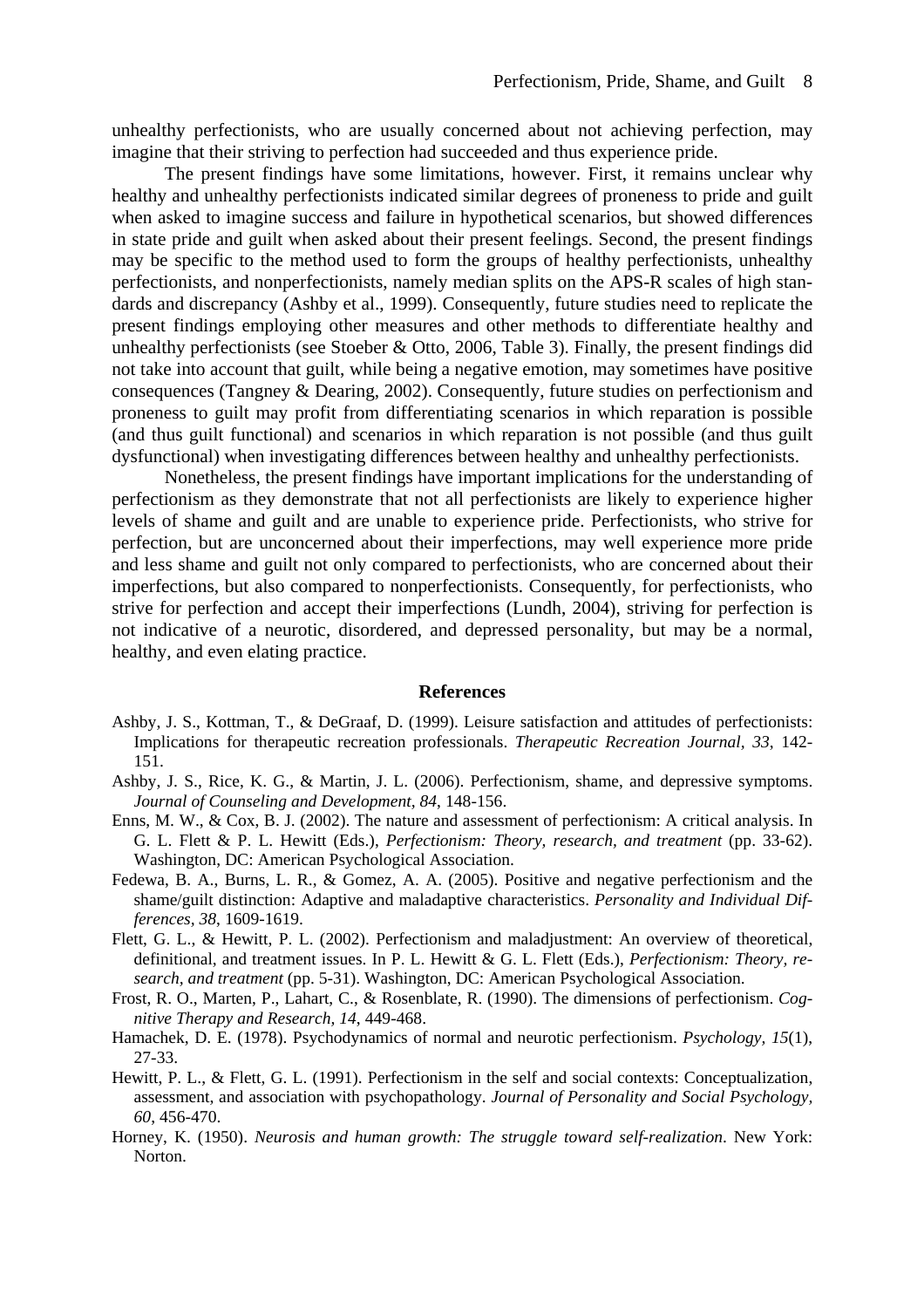- Klibert, J. J., Langhinrichsen-Rohling, J., & Saito, M. (2005). Adaptive and maladaptive aspects of self-oriented versus socially prescribed perfectionism. *Journal of College Student Development, 46*, 141-156.
- Lundh, L.-G. (2004). Perfectionism and acceptance. *Journal of Rational Emotive and Cognitive Behavior Therapy, 22*, 255-269.
- Lutwak, N., & Ferrari, J. R. (1996). Moral affect and cognitive processes: Differentiating shame from guilt among men and women. *Personality and Individual Differences, 21*, 891-896.
- Marschall, D. E., Saftner, J., & Tangney, J. P. (1994). *The State Shame and Guilt Scale.* George Mason University, Fairfax, VA.
- Slaney, R. B., Rice, K. G., Mobley, M., Trippi, J., & Ashby, J. S. (2001). The Revised Almost Perfect Scale. *Measurement and Evaluation in Counseling and Development, 34*, 130-145.
- Sokolowski, K., Schmalt, H. D., Langens, T., & Puca, R. M. (2000). Assessing achievement, affiliation, and power motive all at once: The Multi-Motive Grid (MMG). *Journal of Personality Assessment, 74*, 126-145.
- Sorotzkin, B. (1985). The quest for perfection: Avoiding guilt or avoiding shame? *Psychotherapy, 22*, 564-571.
- Stoeber, J., & Otto, K. (2006). Positive conceptions of perfectionism: Approaches, evidence, challenges. *Personality and Social Psychology Review, 10, 295-319.*
- Stumpf, H., & Parker, W. D. (2000). A hierarchical structural analysis of perfectionism and its relation to other personality characteristics. *Personality and Individual Differences, 28*, 837-852.
- Suddarth, B. H., & Slaney, R. B. (2001). An investigation of the dimensions of perfectionism in college students. *Measurement and Evaluation in Counseling and Development, 34*, 157-165.
- Tangney, J. P. (2002). Perfectionism and the self-conscious emotions: Shame, guilt, embarrassment, and pride. In P. L. Hewitt & G. L. Flett (Eds.), *Perfectionism: Theory, research, and treatment* (pp. 199-215). Washington, DC: American Psychological Association.
- Tangney, J. P., & Dearing, R. L. (2002). *Shame and guilt*. New York: Guilford.
- Tangney, J. P., Dearing, R. L., Wagner, P. E., & Gramzow, R. (2000). *The Test of Self-Conscious Affect-3.* George Mason University, Fairfax, VA.
- Terry-Short, L. A., Owens, R. G., Slade, P. D., & Dewey, M. E. (1995). Positive and negative perfectionism. *Personality and Individual Differences, 18*, 663-668.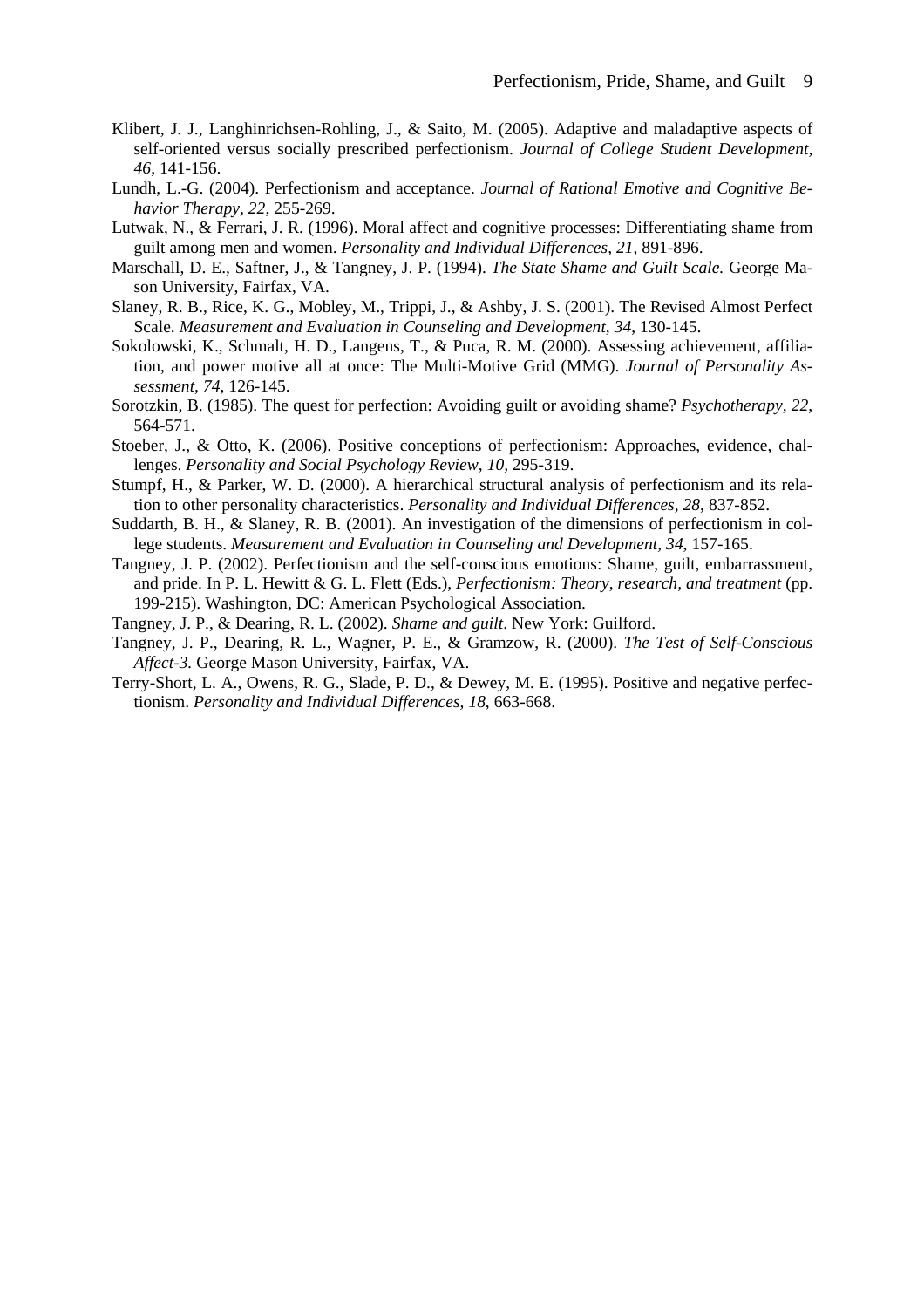#### **Table 1**

|                  | Healthy<br>perfectionists<br>(HP) |      | Unhealthy<br>perfectionists<br>(UHP) |           | Non-<br>perfectionists<br>(NonP) |      |                        |                            |
|------------------|-----------------------------------|------|--------------------------------------|-----------|----------------------------------|------|------------------------|----------------------------|
|                  | M                                 | SD   | $\overline{M}$                       | <b>SD</b> | $\overline{M}$                   | SD   | $F$ value <sup>a</sup> | Tukey's HSD                |
| Proneness        |                                   |      |                                      |           |                                  |      |                        |                            |
| Pride            | 41.84                             | 4.63 | 41.67                                | 4.82      | 38.96                            | 4.27 | $5.78**$               | $HP$ , $UHP > NonP$        |
| Shame            | 28.53                             | 8.26 | 36.52                                | 6.13      | 32.75                            | 6.35 | $11.04***$             | $UHP > \text{NonP} > HP$   |
| Guilt            | 46.00                             | 5.29 | 48.76                                | 4.00      | 43.95                            | 4.92 | $10.51***$             | $UHP > \text{NonP}$        |
| Proneness.gender |                                   |      |                                      |           |                                  |      |                        |                            |
| Pride            | 0.35                              | 0.99 | 0.19                                 | 0.99      | $-0.31$                          | 0.92 | $5.75***$              | $HP$ , $UHP > \text{NonP}$ |
| Shame            | $-0.50$                           | 1.11 | 0.41                                 | 0.88      | 0.04                             | 0.88 | $7.62***$              | UHP, $NonP > HP$           |
| Guilt            | 0.16                              | 1.08 | 0.47                                 | 0.74      | $-0.37$                          | 0.95 | 8.91***                | $HP$ , $UHP > \text{Non}P$ |
| <b>State</b>     |                                   |      |                                      |           |                                  |      |                        |                            |
| Pride            | 18.50                             | 4.27 | 15.85                                | 3.78      | 15.61                            | 3.47 | $6.76**$               | $HP > UHP$ , NonP          |
| Shame            | 5.94                              | 2.00 | 8.88                                 | 4.75      | 8.46                             | 3.66 | $6.11**$               | UHP, $NonP > HP$           |
| Guilt            | 6.63                              | 2.74 | 9.73                                 | 5.17      | 9.41                             | 4.22 | $5.40**$               | UHP, $NonP > HP$           |

*Differences Between Perfectionist Groups in Proneness to Pride, Shame, and Guilt and State Pride, Shame, and Guilt* 

*Note.*  $N = 121$  (HP:  $n = 32$ ; UHP:  $n = 33$ ; NonP:  $n = 56$ ). Proness.gender = standardized residual proneness controlling for gender effects. Tukey's HSD = significant differences according to Tukey's Honestly Significance Difference test. \*\**p* < .01. \*\*\**p* < .001.

a*F*(2, 118) for proneness to pride, shame, and guilt, *F*(2, 115) for state pride, shame, and guilt.